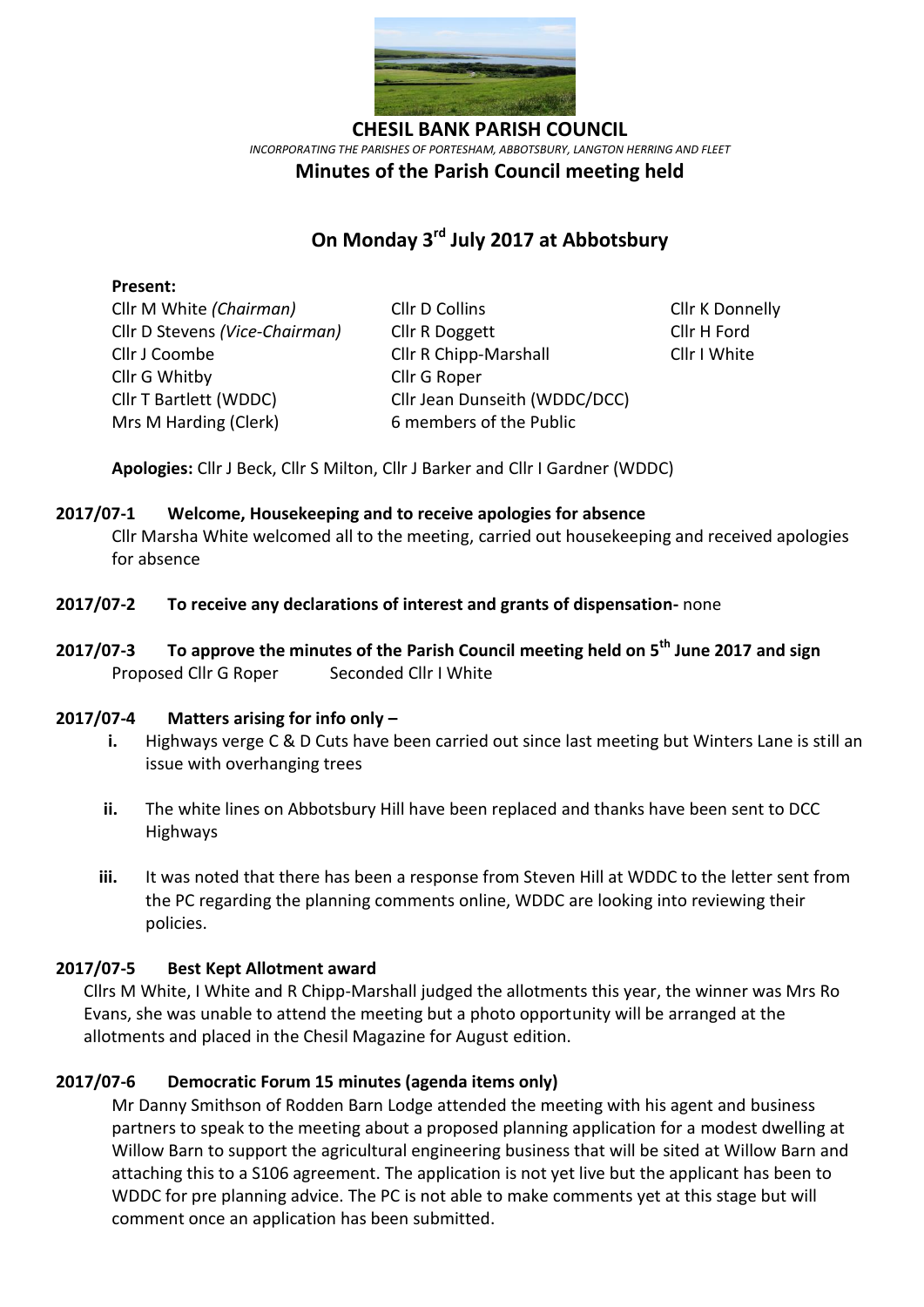## **GIL BANK PARISH COUNC**

*INCORPORATING THE PARISHES OF PORTESHAM, ABBOTSBURY, LANGTON HERRING AND FLEET*

## **2017/07-7 Reports from the Parishes**

- **i. Abbotsbury-** Prior to the meeting Mr Laurie handed a letter to the Clerk regarding the bend into Abbotsbury and the damage that has been caused to the raised pavement with large vehicles mounting the pavement- this will be reported to DCC Highways. Cllrs commented that it is obvious that the signage from Weymouth is not working as large vehicles are still attempting to drive through the village.
- **ii. Portesham-** Portesham PCC held their successful open gardens and the Portesham motor show on  $1^{st}$  and  $2^{nd}$  July.
- **iii. Langton Herring-** The play area repairs have been completed but further works to the area will be costed and added to budget for next year. Signage for Angel lane has been installed but costs for the no access signs to Chesil beach are still to be received from the DCC sign shop. Drainage has now been installed and damage to the track has been repaired. Cllr Doggett also commented on the extensive damage along the Fleet to Rodden Hive with rubbish being left**,**  the Fleet warden would like to see a movable barrier to stop vehicles from accessing the Fleet as sat navs take vehicles on this route. Cllr Doggett will speak to the sign shop about the cost of possible signage.
- **iv. Fleet-** Fleet gates have now been cut and a pot hole half filled in.

## **2017/07-8 To consider all correspondence received for decision, consultation and information -**

- **i.** A new green fibre cabinet is to be installed at Wadden. There have been emails concerning the lack of superfast to Rodden, there are funding streams available and some of the residents are looking into this with support from the PC, Dorset Superfast and the MP.
- **ii.** Cycle Path to Weymouth- there is some interest in creating a Trailway/cycle path from Abbotsbury- Portesham and to Weymouth using the route of the Old railway line. There is a funding pot from DCC Countryside that could potentially assist with this going forward. The Council agreed to look into this further and see what interest there is from residents and landowners. Clerk to Contact the DCC officer to log the interest of the parish at this stage.
- **iii.** A resilient communities fund is available for emergencies from SSEN, ie flooding, etc. the Emergency planning group will look into this. Closing date  $13<sup>th</sup>$  August.
- **iv.** Cllr M White has met with resistance to Dog mess bins and their siting so will look into making other arrangements but dog owners were reminded that dog mess should be picked up and placed in suitable rubbish bins or taken home to put in their own waste bins.
- **v.** The PC has received a request from ICO for further information on a data protection issue. The Finance and General purposes group will be looking into this.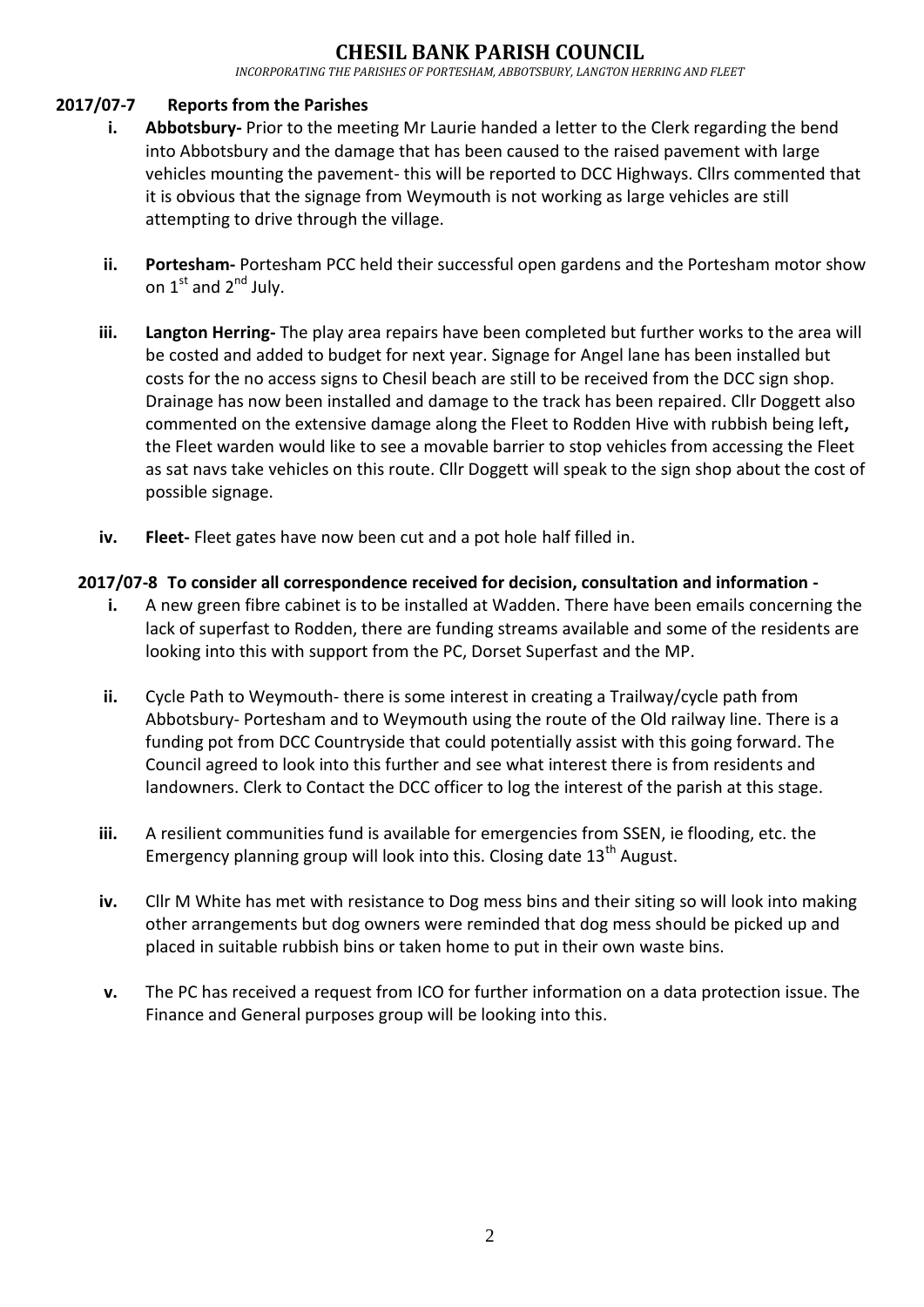## **CHESIL BANK PARISH COUNCIL**

*INCORPORATING THE PARISHES OF PORTESHAM, ABBOTSBURY, LANGTON HERRING AND FLEET*

## **2017/07-9 Finance**

#### **i. To consider receipts and payments**

| <b>Receipts</b>               |                        | none   |
|-------------------------------|------------------------|--------|
| Chesil Fayre                  | Sponsorship/stall      | 600.00 |
| <b>HMRC</b>                   | Vat refund             | 180.02 |
| <b>Payments</b>               |                        |        |
| <b>HMRC</b>                   | <b>PAYE</b>            | 18.79  |
| <b>Strangways Hall</b>        | Hall Hire              | 15.00  |
| Diocese of Salisbury          | Play area rent         | 100.00 |
| <b>Wessex Ground services</b> | Grass cutting contract | 83.16  |
| Ian Pritchard                 | Play area repairs      | 245.00 |
| Portesham VH                  | Hall Hire              | 24.00  |
| <b>Fleur Graphics</b>         | Chesil Fayre printing  | 149.74 |

The full payments list and finance report was previously circulated to Council members, all payments have been authorised and paid in line with the necessary internal controls and contracts.

Bank Balances as at the end of June 2017 **£40231.20**

## **Proposed Cllr K Donnelly Seconded Cllr D Stevens**

## **2017/07-10 Planning Consultations**

## **To consider all planning applications**

**i. WD/D/17/001065-** 20 Rodden Row, Abbotsbury- Re-thatch and re-pointing- No objections

## **ii. To consider any other Planning or enforcement issues-**

- a. The Clerk was asked to follow up on Fleet Castle as no further updates an application since February.
- b. The PC is still waiting on a possible application for access to Whitmore Coppice from the B3157, it was noted that there had never been an access applied for or used by the previous owner. Cllr Ford commented that the PC would be totally opposed to a gateway from the B3157 to which all Cllrs agreed.
- c. The application for Land East of Manor Lodge is still ongoing.

## **2017/07-11 Highways issues –**

- **i.** The fatal Road traffic accident report on the B3157 near Langton Herring was received for info only at this time.
- **ii.** The clerk read out the traffic results of the traffic survey that took place on  $2^{nd}$  July where 27 motorcycles were caught the fastest doing 110 mph, In addition the safety camera vans caught approx. 90 speeding cars/vans. Other offences- no insurance, and a resident obstructing an officer from carrying out their duties by warning other drivers of the safety van. This was split across the coast road "50" section from Cheese lane junction to Cogdon Beach car park. Portesham, Swyre and Burton Bradstock 30 limits in the villages. Marsha and Janice have also cut back the vegetation form the road signs as these were overgrown.